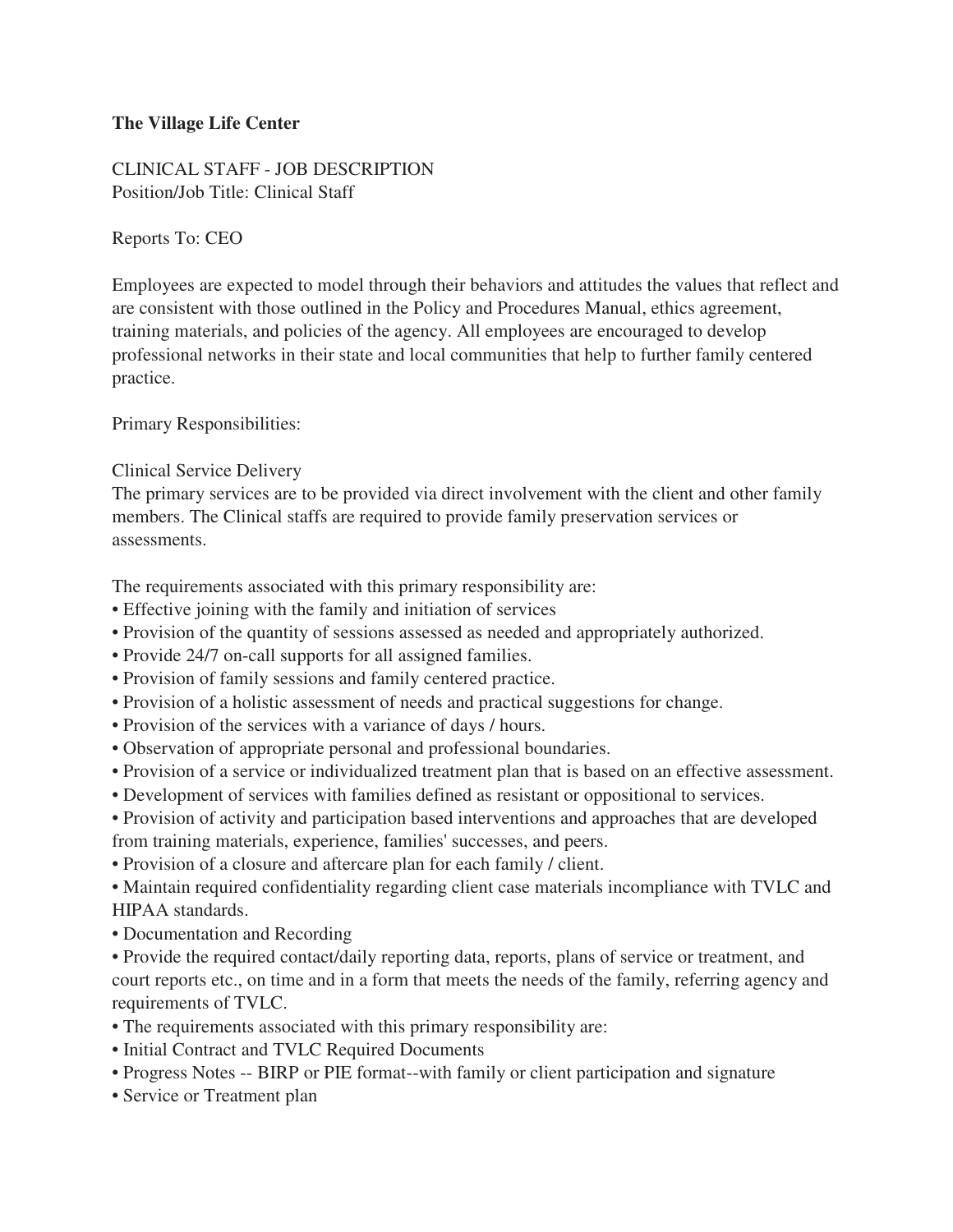• Discharge Summary

• Court or other contract requested reports or forms

- Serious and Critical Incident reports
- Team Meeting Minutes
- Collateral Relationships

• Build and maintain positive relationships with personnel from referring / collateral agencies. The requirements associated with this primary responsibility are:

• Seek honest answers to all of their inquiries, and problem solve with the individuals if necessary.

- Provide all the initiation of services requirements of the referral agency and TVLC.
- Maintain weekly contact and respond to all calls and inquiries from the referring collateral.
- Participate in, and guide when appropriate, the monthly meeting or collateral team meeting.

• Provide the prediction of and the education regarding the developmental stages and the behaviors expected as result of an internal value change treatment process.

• Maintain professionalism regarding demeanor, dress, communication, style, and overall manner.

• Provide guidance for the family in their interaction with referring agencies, and other community organizations as needed.

- Individual Supervision and Team / Peer Supervision
- Participate in individual and team supervision as scheduled -- usually weekly. The requirements regarding individual supervision are:

• Maintain punctuality and frequency of all scheduled supervisions with Program Manager or designee.

- Prepare with the required materials or items.
- Provide the up to date necessary personnel file requirements.
- Effectively participate in and utilize crisis and field supervision.
- The requirements regarding peer supervision via the team process are:
- Timely attendance at all team meetings.
- Participation in all meeting components.

• Participate and support the Clinical Staff peer development process by respectfully addressing areas of concern for peer professional development and team performance issues.

- Staff each case monthly in team or individual supervision
- Chair (lead) or record the minutes for the team meeting when assigned.
- Follow the TVLC conflict resolution process of direct, honest, and respectful communication.
- Specialist Services

• Provide specialist services per assignment or direction. The requirements of this responsibility are contract or task specific and correlate with the function of the specific assigned task. The specialist services may include, but are not limited to:

• Assessments; such as Comprehensive Behavioral Health Assessments, Comprehensive Child and Family Assessments, and Competency Restoration

• Administrative tasks; such as training or field supervision of new or tenured staff peers, review and editing of peer records and documentation, marketing and education presentations, training and development for the region or team meetings, and completing the authorization process for